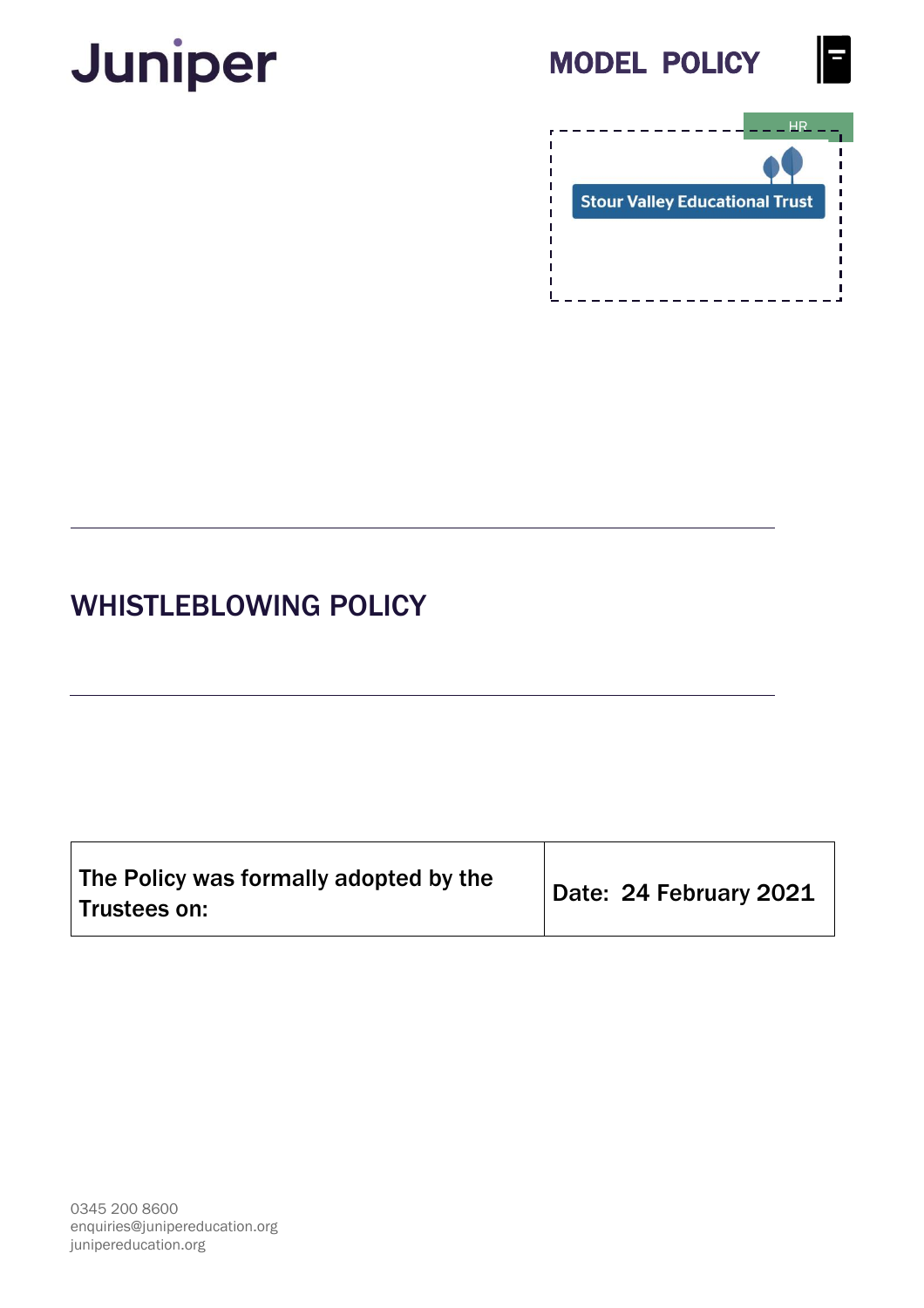### **Contents**

| 2. |  |
|----|--|
| 3. |  |
| 4. |  |
| 5. |  |
| 6. |  |
|    |  |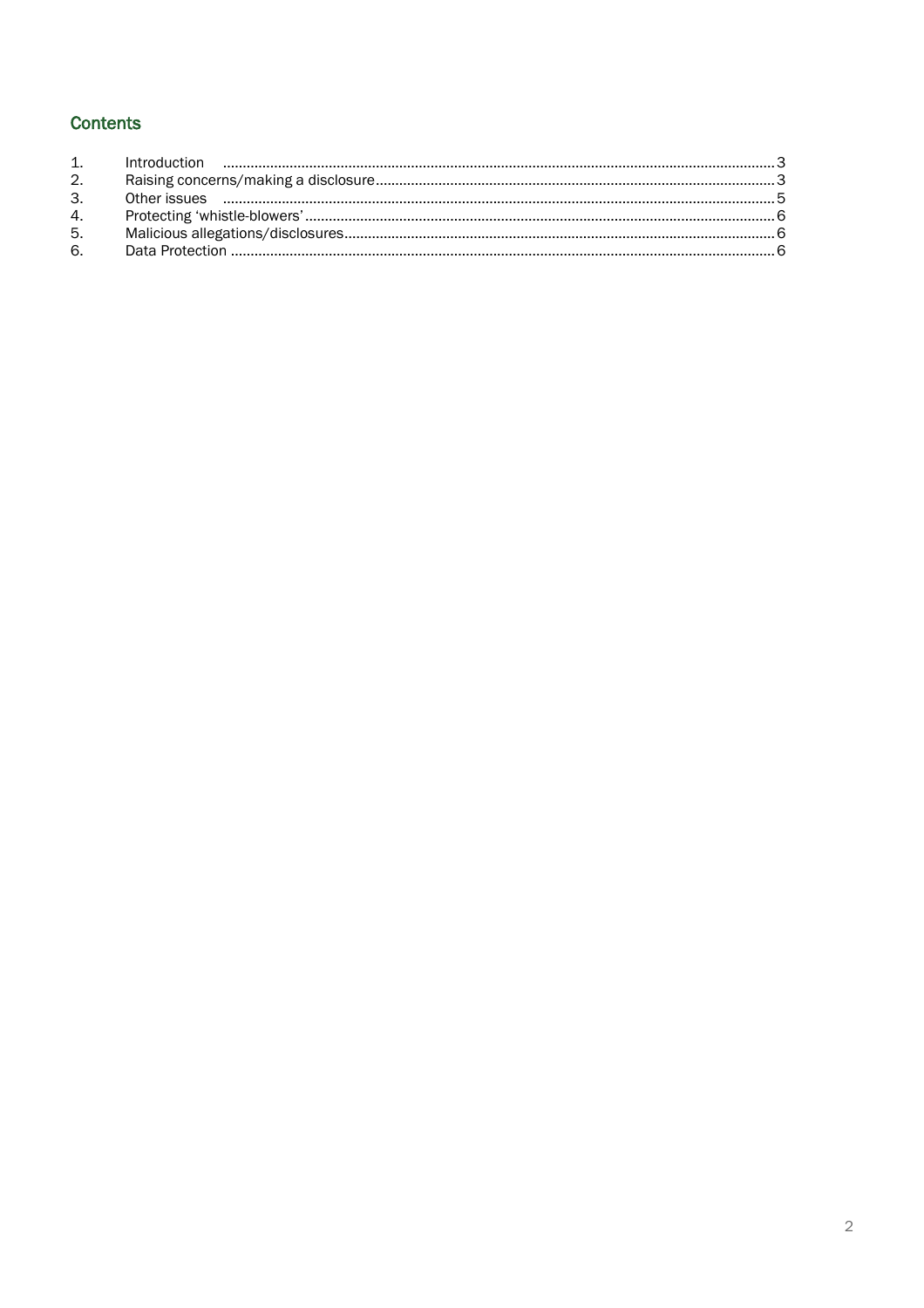## <span id="page-2-0"></span>1. Introduction

It is important to the board that any suspected fraud, misconduct, malpractice or wrongdoing by workers or employees of the Trust is reported and properly dealt with. The board is committed to creating an open and supportive environment where individuals feel able to "speak up" about any genuine concerns regarding the alleged wrongful conduct of the employer, or about the conduct of a fellow employee, or any third party.

This policy sets out the framework for how issues can be raised confidentially internally, and/or if necessary, outside the management structure of the Trust to a prescribed body (see 2.1 below). All disclosures will be handled consistently and fairly and appropriate action will be taken by the school to resolve the issue in line with this policy.

This policy applies to all employees and Governors/Trustees of the school. Volunteers and other individuals engaged to work at or provide services to the school, including agency workers and contractors, are encouraged to use it where appropriate.

- 1.1 The law\* provides protection for employees or workers who raise legitimate concerns about specified matters. These are called "qualifying disclosures". A qualifying disclosure is one made in the public interest by an employee or worker who has a reasonable belief that there has been or is likely to be:
	- a breach of any legal obligation;
	- a miscarriage of justice;
	- a criminal offence;
	- a danger to the Health and Safety of any individual;
	- damage to the environment; or
	- deliberate concealment of information about any of the above

Some examples of qualifying disclosures in a school context may include:

- Fraudulent acts (e.g. manipulation of accounting records/finances, inappropriate use of funds, decision making for personal gain, abuse of position to influence decisions);
- Breaches of acceptable professional and ethical standards;
- Breaches of the school's Health and Safety policy entailing danger to staff or pupils; and/or
- Breaches of any of the school's policies or the Code of Conduct.

It is not necessary for the employee or worker to have proof that such an act is being, has been, or is likely to be, committed - a reasonable belief is sufficient.

For the purposes of this policy the term "whistle-blower" refers to the individual making the disclosure.

- 1.2. The whistle-blower must reasonably believe they are making the disclosure in the public interest (i.e. it affects others such as pupils in the school or members of the public). This means that personal grievances and complaints (e.g. a concern about their own contractual terms, treatment of their child) are not usually covered by this policy and should be dealt with:
	- By employees through the Grievance Procedure
	- By other parties through the Complaints Procedure.

## <span id="page-2-1"></span>2. Raising concerns/making a disclosure

#### 2.1. Initial concern

The board encourages the "whistle-blower" to raise the matter internally in the first instance. Concerns should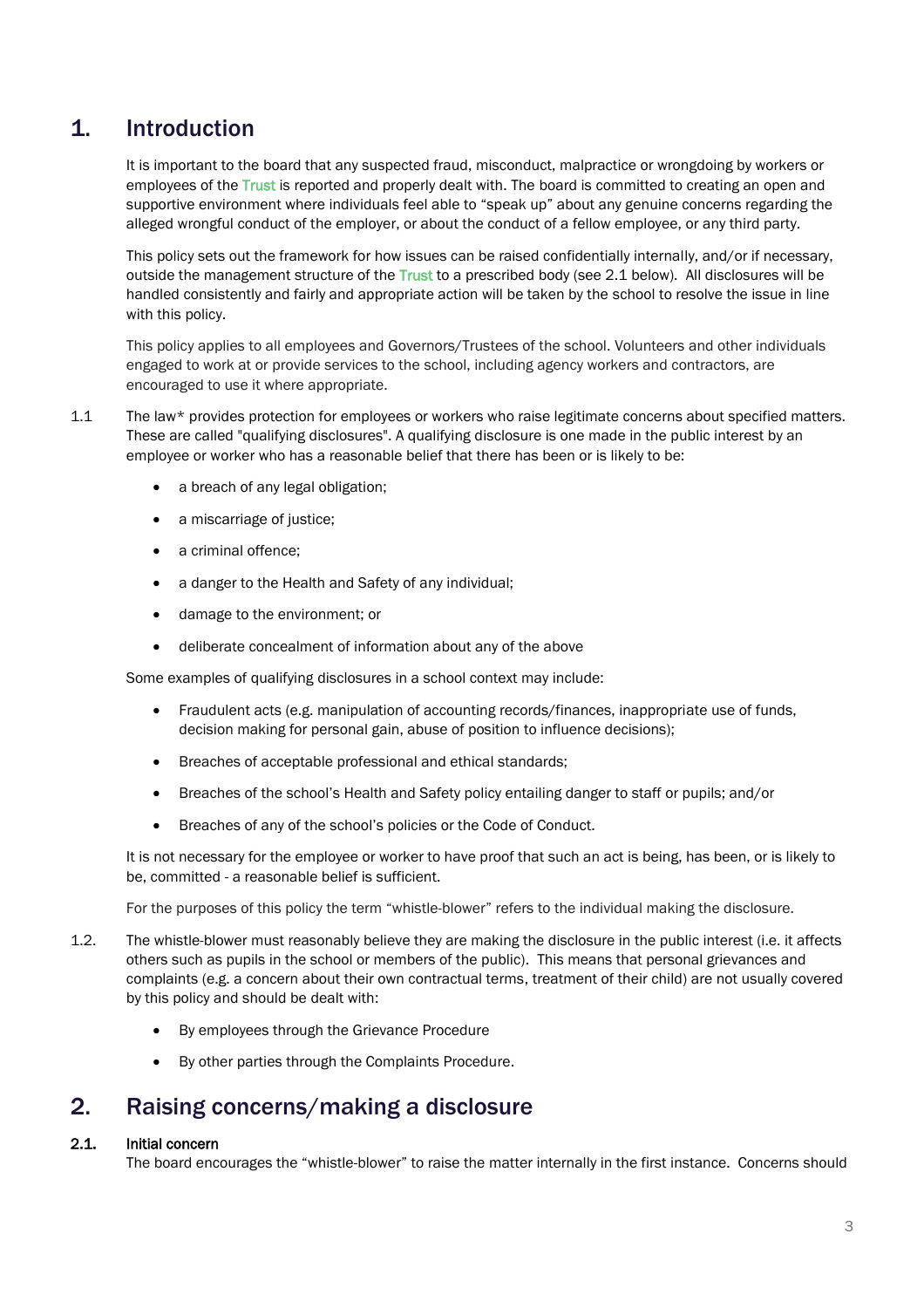normally be raised with a senior manager, responsible officer, the headteacher or the School Chair of Governors.

If the whistle-blower considers the matter too serious or sensitive to raise it internally, they may refer the matter to an external prescribed body. A prescribed body is an organisation, normally with some regulatory function (for example the Health and Safety Executive), which is prescribed by the Secretary of State for the purposes of the Act who an individual may make a protected disclosure to. Any such disclosure to a prescribed body will qualify for protection under the Act. A list of prescribed bodies is available at the following link:

[https://www.gov.uk/government/uploads/system/uploads/attachment\\_data/file/360648/bis-14-1077](https://www.gov.uk/government/uploads/system/uploads/attachment_data/file/360648/bis-14-1077-blowing-the-whistle-to-a-prescribed-person-the-prescribed-persons-list-v4.pdf) [blowing-the-whistle-to-a-prescribed-person-the-prescribed-persons-list-v4.pdf](https://www.gov.uk/government/uploads/system/uploads/attachment_data/file/360648/bis-14-1077-blowing-the-whistle-to-a-prescribed-person-the-prescribed-persons-list-v4.pdf)

In the event that the whistle-blower feels a disclosure should be referred to an external prescribed body some of the relevant bodies are also set out below:

| Nature of disclosure:                                    | External reporting/Prescribed body:                                                                                                                                                                    |
|----------------------------------------------------------|--------------------------------------------------------------------------------------------------------------------------------------------------------------------------------------------------------|
| <b>Fraud or financial</b><br>malpractice (see 3.2 below) | (Academies:)<br>Education & Skills Funding Agency<br>https://www.gov.uk/government/organisations/education-and-skills-funding-<br>agency<br>(Maintained schools only:)<br><b>Counter Fraud Manager</b> |
|                                                          | CounterFraud.Team@essex.gov.uk                                                                                                                                                                         |
| Child Protection/                                        | Local Authority Designated Officer (LADO)                                                                                                                                                              |
| <b>Safeguarding issues</b>                               | Rennie Everett / Dian Campbell - LADO@suffolk.gov.uk                                                                                                                                                   |
|                                                          | NSPCC Whistleblowing helpline: 0800 028 0285                                                                                                                                                           |
|                                                          | Email: help@nspcc.org.uk                                                                                                                                                                               |
| Data protection issues                                   | <b>Information Commissioner</b>                                                                                                                                                                        |
|                                                          | https://ico.org.uk/                                                                                                                                                                                    |
| <b>Health and Safety issues</b>                          | <b>Health and Safety Executive</b><br>http://www.hse.gov.uk/                                                                                                                                           |

If a concern is raised verbally it should be followed up in writing wherever possible.

The whistle-blower has no responsibility for investigating the matter - it is the school's responsibility to ensure that an appropriate investigation takes place.

Where the complaint is serious, for example involving fraud, theft or other potential gross misconduct by an employee, the whistle-blower should act quickly to report it but should not mention it to the subject of the complainant or other colleagues as this could affect the investigatory process.

The timescales for handling disclosures will differ depending on the nature of the disclosure made but all disclosures (whether formal or informal) will be acknowledged within 2 working days.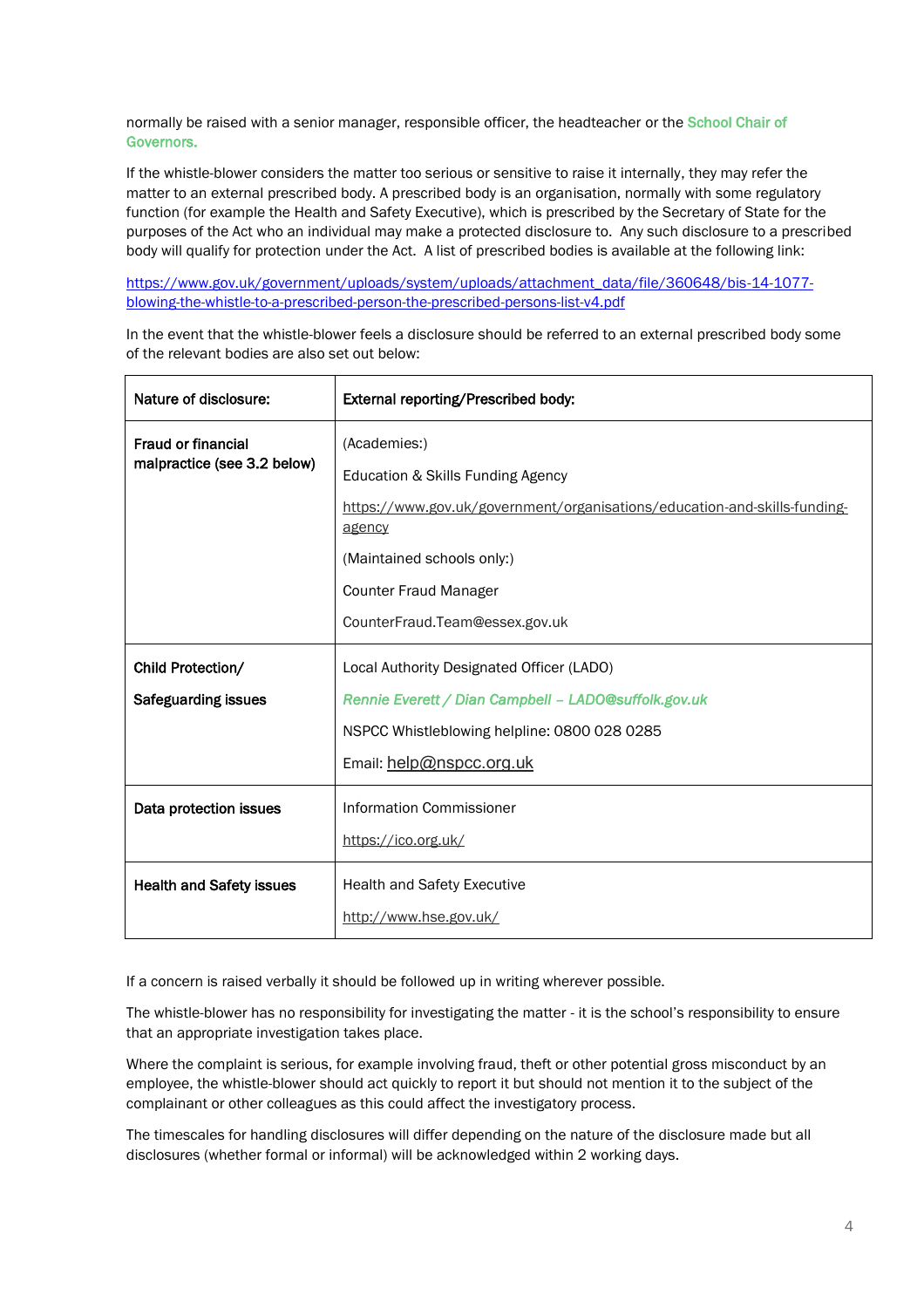#### 2.2 Investigation

The manager/Governor will arrange an investigation into the matter either by investigating the matter themself or immediately passing the issue to an appropriate person (except where they are the subject of the disclosure where an alternative suitable person will be appointed). The investigation may involve the whistle-blower and other individuals involved giving a written statement. Any investigation will be carried out promptly and confidentially.

If a whistle-blower wishes to remain anonymous this should be raised with the person to whom the initial disclosure is made. In some cases, this may be possible but in more serious cases where disciplinary action may have to be taken against others this may be more difficult. The school is committed to protecting the wellbeing of the whistle-blower whilst this policy is followed.

The whistle-blower's statement (where available) will be taken into account, and they will be asked to comment on any additional evidence obtained. The person responsible for the investigation may ask the whistle-blower to attend a meeting to gather all the information needed to ensure a clear understanding of the situation.

Where a meeting is held, the whistle-blower may be accompanied by a trade union representative or work colleague if they wish and where possible the dates/times will be agreed to facilitate this, or in the case of a third party, by an appropriate person (e.g. friend, family, colleague). Legal professionals will not normally be allowed to attend such meetings.

#### 2.3 Outcome of the investigation

The person who carried out the investigation will take any necessary action, which may include reporting the matter to the Headteacher (or appropriate manager, Chair of Governors or Trustees) or an appropriate prescribed body (if this has not already taken place).

On conclusion of any investigation, the whistle-blower will be told the outcome of the investigation (in as much detail as is deemed appropriate in the circumstances) and what action is to be taken or is proposed. If no action is to be taken, the reason for this will be explained.

Where a concern is raised anonymously the school will not ordinarily be able to provide feedback to the whistle-blower and any action taken as a result of an anonymous disclosure may be limited. The school will take all appropriate steps to investigate such a disclosure in line with the level of information provided. If an anonymous whistle-blower wishes to seek feedback from the school an appropriate anonymised email address should be provided.

#### 2.4 Further action

Where having raised an initial concern and the whistle-blower has a genuine belief that the school has failed to take appropriate action or investigate the issue properly and they wish to pursue the matter further, they may report their concern to the Headteacher, Chair of Governors or Trustees, or to an appropriate prescribed body (if this has not already been reported).

The Headteacher, Chair of Governors or Trustees may arrange for further investigation to be carried out, make any necessary further enquiries and/or make their own report. On the conclusion of any further investigation, they will take appropriate action which may include reporting the matter to a prescribed body if this has not taken place at an earlier stage in the process.

## <span id="page-4-0"></span>3. Other issues

#### 3.1 Concerns raised by member of the public

Where complaints are received from members of the public, the school's formal complaints procedure will be followed, unless the complaint relates to the specific conduct or performance of an individual employee/worker in which case the Disciplinary Procedure may need to be instigated.

#### 3.2 Criminal issues/fraud

In the event of the allegation being of a very serious nature, for example relating to a fraud or other potential gross misconduct offence, there may be a need to involve the school's auditors and/or the police or other appropriate authorities. This should normally be agreed initially by [the Headteacher/Chair of Governors] who